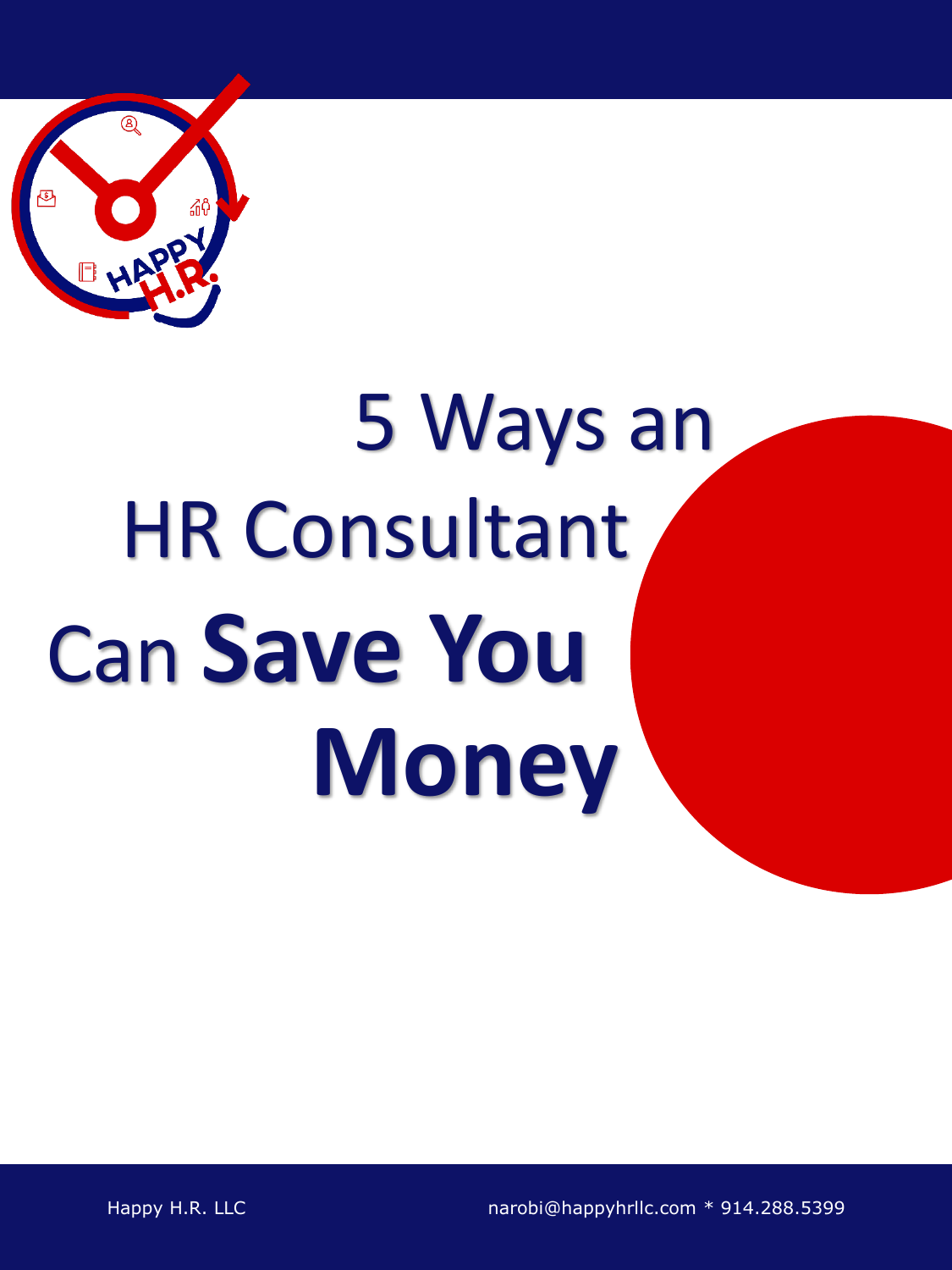

## **5 Ways an HR Consultant Can Save You Money**

Companies are adopting outsourcing as a new way of running business operations. If your business is trying to save money, an HR Consultant is an excellent cost-effective option.

*"From reducing the time taken to train new employees to reducing the operational expenses of a firm, hiring an HR consultant from outside the business increases the HR department's efficiency by delegating HR duties to experienced and qualified personnel."*

> Narobi Melendez CEO & Healthcare Consultant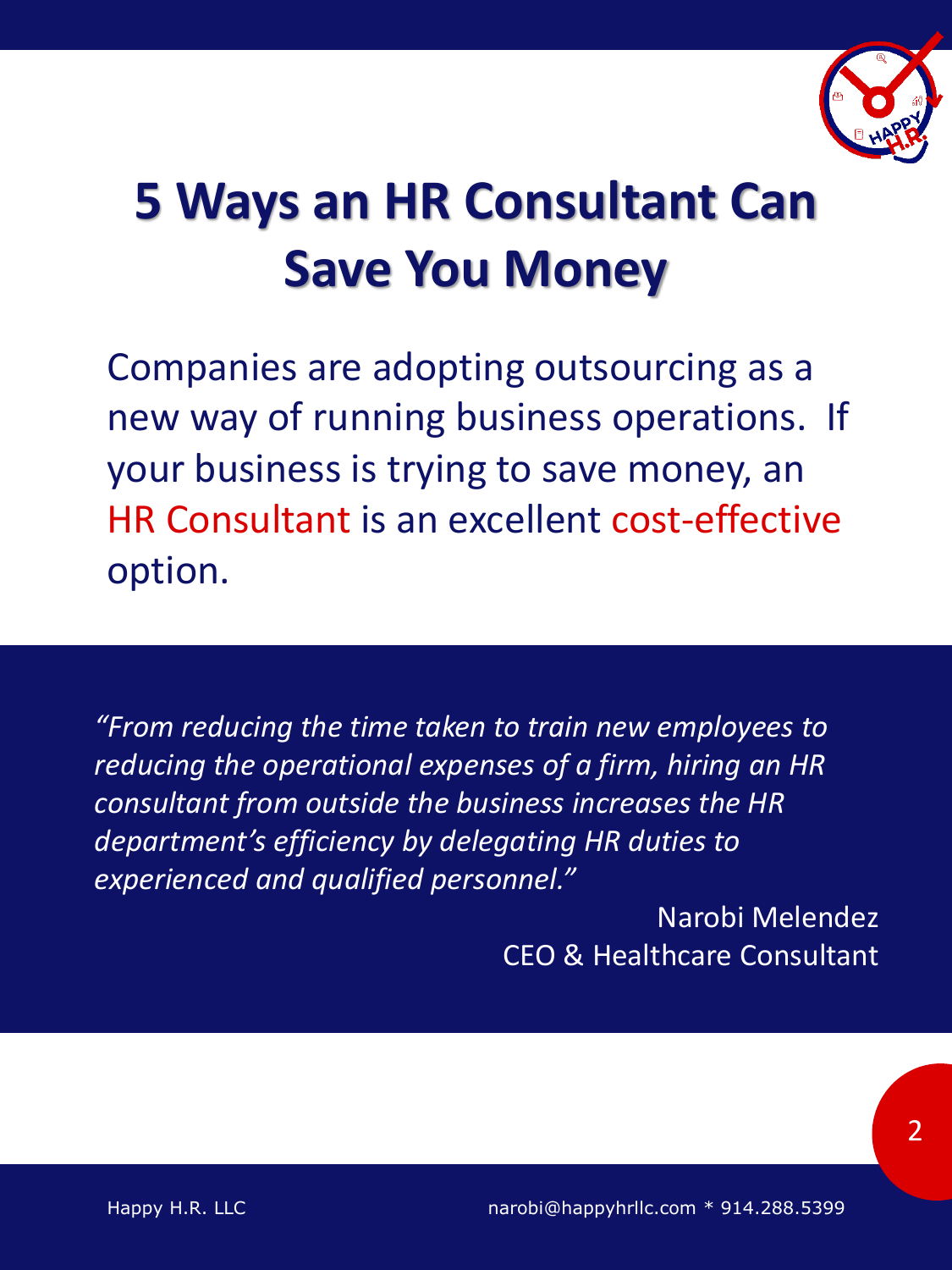

Below are five ways in which hiring an HR Consultant can help save your company money:

**1**

#### **Cutting Salary Expenditure**

By acquiring the services of a HR agency, a company reduces its salary costs. The average HR manager receives a salary of about \$80,000 annually, plus benefits. Outsourcing HR functions to a professional Human Resource consulting firm drastically reduces the salary expenses.

In addition to a reduced wage bill, a company outsourcing its HR is guaranteed to have educated and well-trained professionals on the latest industry standards, financial and legal policies. By outsourcing its HR duties, a business further cuts its operational costs by eliminating the training and salary costs associated with having a full-time, in-house HR team. The reduced cost for benefits gives a company the flexibility to get better rates for its clients.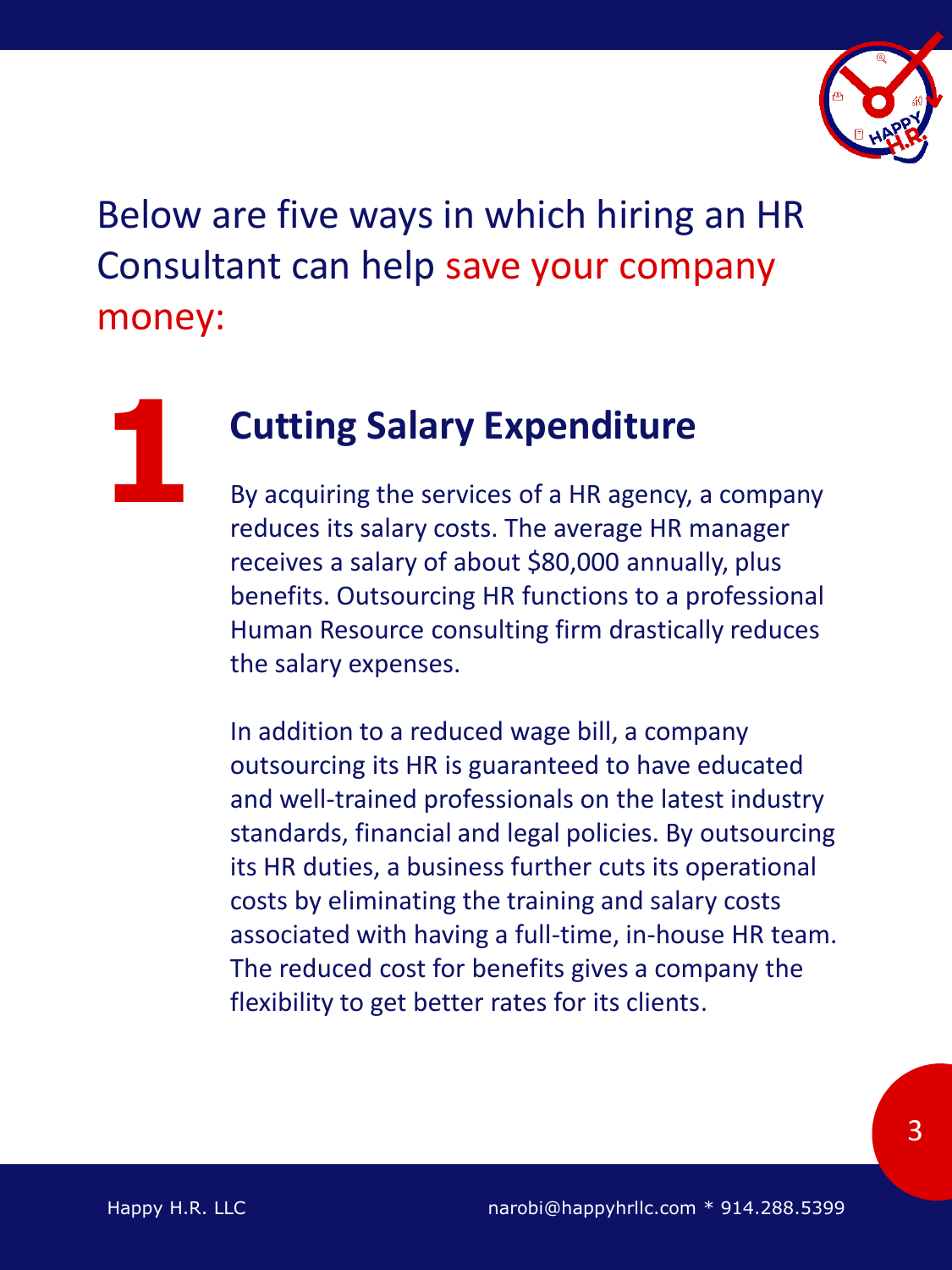

## **2 Consolidate HR Functions**

The HR department's work is to create a supportive company culture that ensures the workforce's diversification. In a complicated hiring landscape, companies need to have a conducive environment to build an all-inclusive workforce.

When a company lacks efficient employee relations, it leads to a high rate of employee turnover. A high rate of employee turnover costs a company huge sums of money. By hiring an expert HR advisor, a business can significantly reduce these costs as there will be no paychecks. A professional Human Resource consulting firm helps streamline all the HR functions of a business, such as recruiting, hiring, training, etc. Having all the functions of HR combined under one provider, a company saves money.



#### **Reduce HR Costs**

By hiring an HR consultant, a business gives an HR firm all its HR functions like time, attendance management, staff education on payroll, benefits, etc.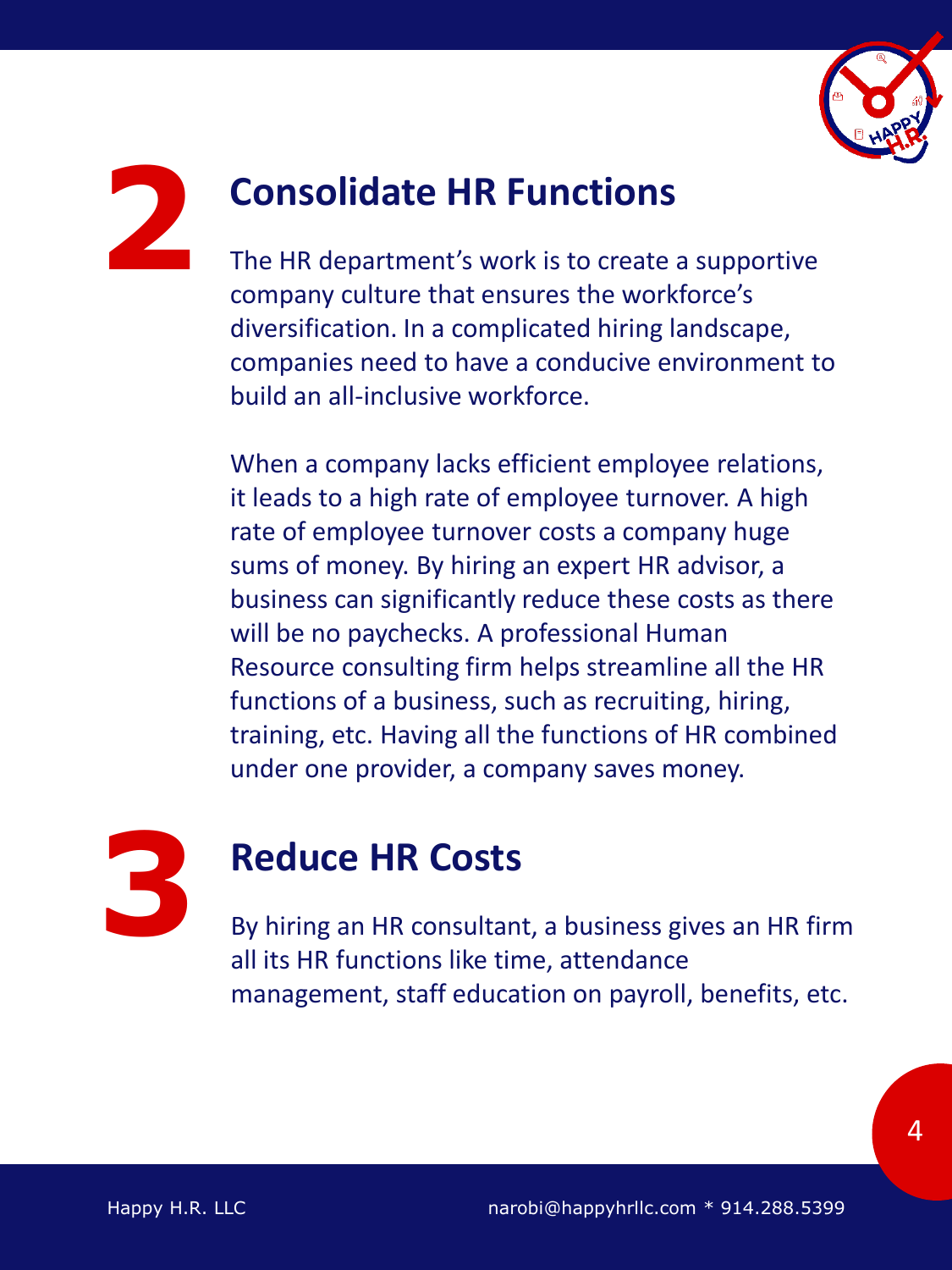

# **3**

#### **Reduce HR Costs – cont.**

By hiring a professional HR agency for these services, a business eliminates the costs for HR software required for time and payroll management during the hiring of new employees. By outsourcing, businesses do not have to cover the expensive software maintenance fees. The money saved can then be directed to other vital areas of business operations.

A company can save time and money through an HR consultant's services by eliminating the time and resources spent on HR paperwork, training and management. Instead, an entrepreneur gets the chance to focus on growing their businesses. The amount of money that a business saves by outsourcing its HR functions depends on three things: the company's needs, the HR agency you outsource to, and the processes you choose to outsource.

## **4 Improve Productivity**

When a business efficiently produces more, it increases its sales earnings. The HR department is tasked with three factors that help the company to make quantifiable productivity improvements.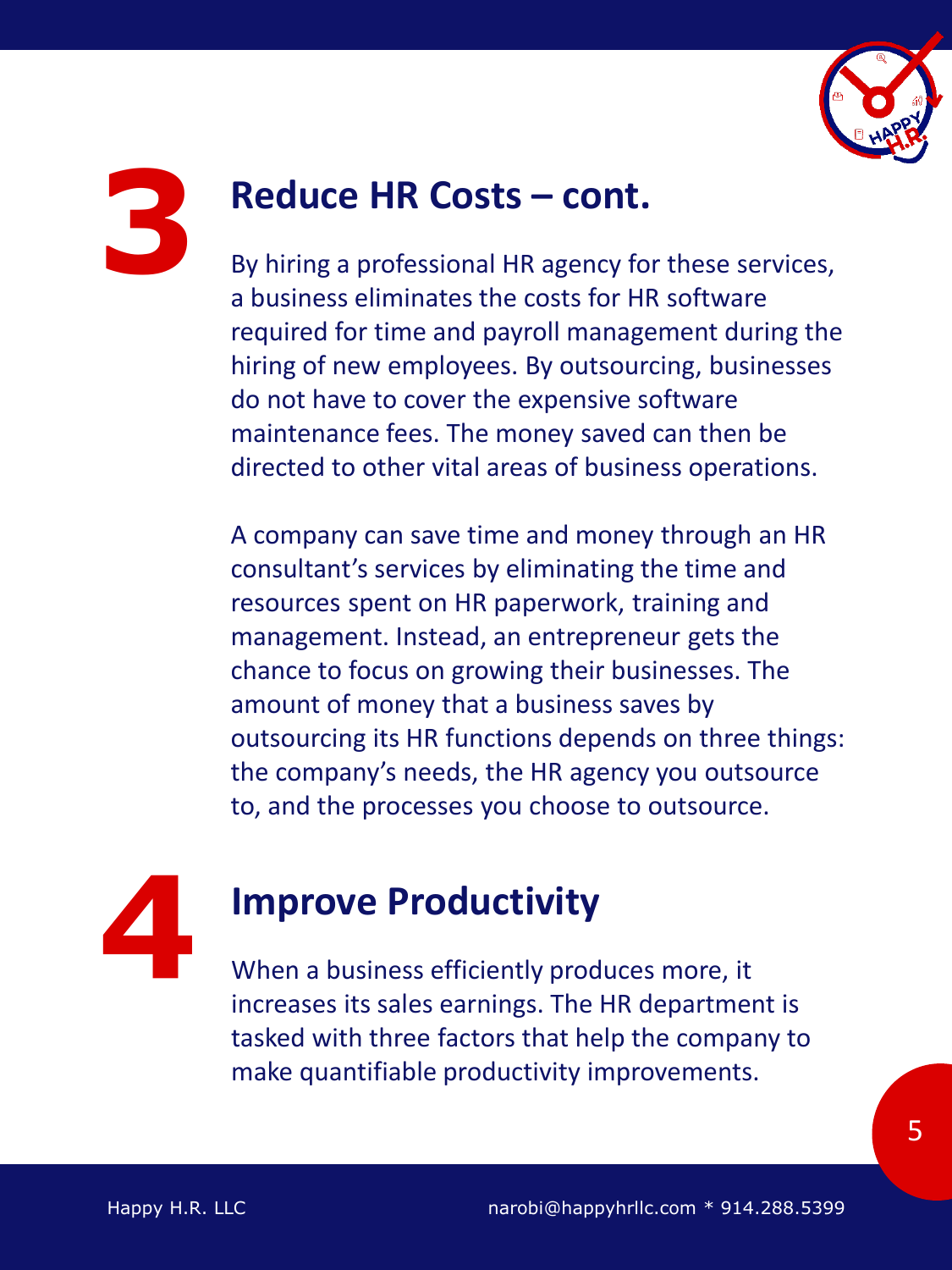

## **4 Improve Productivity – cont.**

#### Those three factors are:

- **Training:** Training helps boost productivity. By studying productivity before and after a training session, ROI can determine the productivity improvement achieved.
- **Compensation:** Compensation, including benefits, is another method that shows productivity improvement. Through pay raises, benefits, and raises, a company can ensure a better work-life balance for the employee and achieve improved productivity.
- **Employee relations:** To improve productivity, an HR team corrects all the identified unproductive behaviors such as lateness and encourages positive and productive behavior.

## **5 Comply With Employment Laws and Regulations**

Workplace laws and regulations are ever-changing and are challenging. By hiring an experienced HR consultant, businesses save money by eliminating the risk of penalties from noncompliance to employment laws.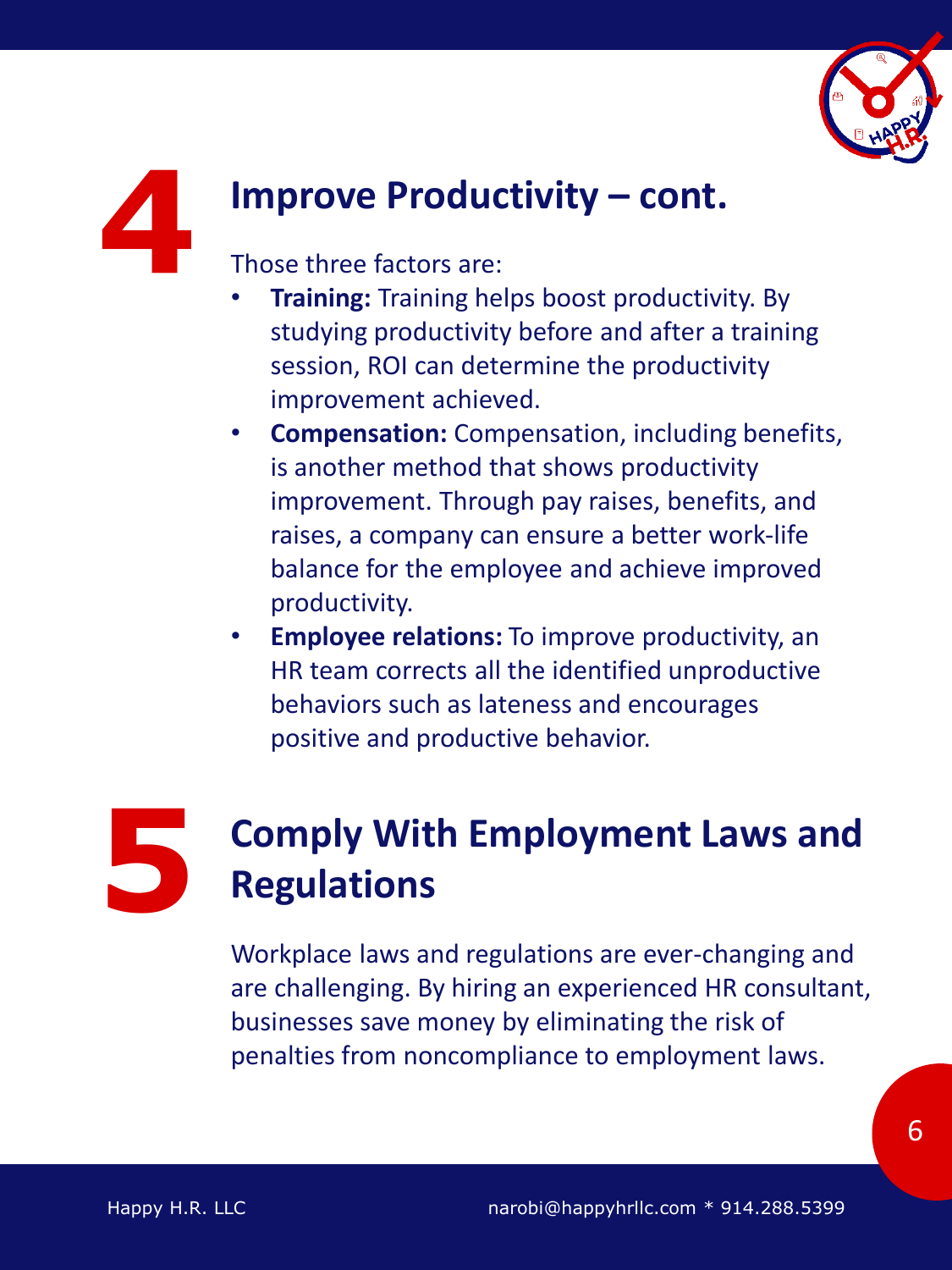

## **5 Comply With Employment Laws and Regulations – cont.**

These laws exist at federal, state, and local levels and dictate the employer/employee relationship laws in a company.

Any business without an efficient HR department faces numerous business risks and also misses out on many opportunities. Having an efficiently working department working with a HR consultant will save the business money by reducing employee turnover and reducing the number of potential lawsuits. Also, a good HR consultant will increase employee satisfaction levels, which directly leads to improved productivity.

Outsourcing HR duties provides tremendous benefits to businesses, big or small, and frees up more time for the business owner to focus on other crucial business areas.